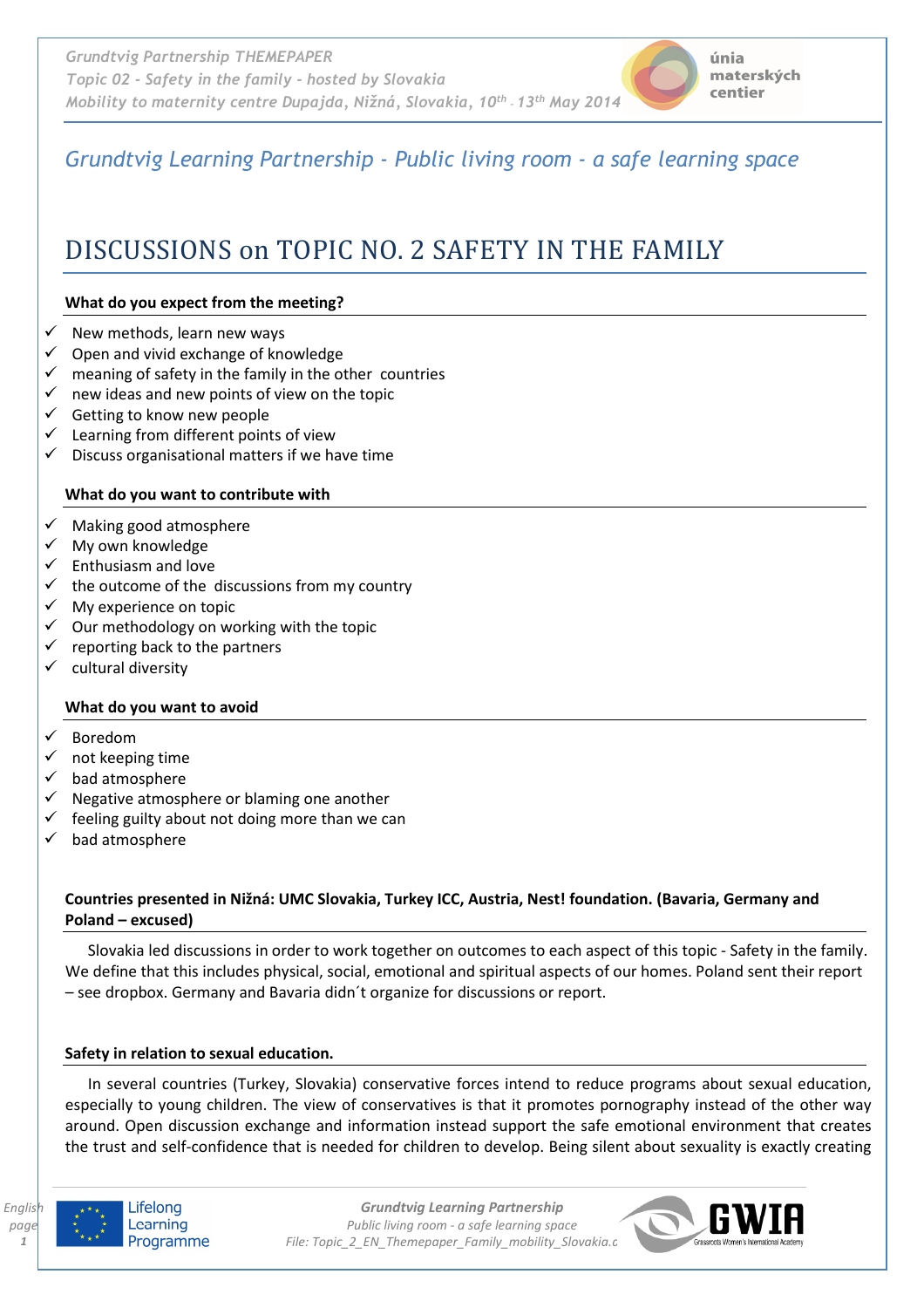an atmosphere where taboos and secrecy give opportunity for distorted sexuality like pornography to exist in the shadow of society.

#### Austria notes on paper on DV

Early helpers programme is what the MC do already, better structured, why reinvent the wheel. Prevention programme to support young families to make use of support programmes. Family midwifes would get contact and access to support systems. Our task is to try to survive and adapt the MC concept in a changing society. The need is there but it is a bit outdated, mothers are different now, less time and less isolation gives different conditions. There are few volunteers and the needs of mothers are different. There is a growing discrepancy between the requests of mothers (more service oriented, a larger request) and the possibilities with potential volunteers leaving MC within a half a year and with less money. The workload for the active is growing so much that burnout of the last dinosaurs is a risk.

Austrian MC are originally rather "white" middle class well educated. Some centres have Turkish participants and middle European participants, who are also middle class, well educated. This is because we need to ask for participation fees, it is not possible to provide for the needs of other groups in their financial possibilities.

# DISCUSSIONS SAFETY

# **Discussions: Where did you do discussions, how many people participated and their reactions?**

#### **Turkey**

MC Hope (Umut) 8 people participated.

Most interesting point: we have been over flooded with Syrian refugees (just one hour from Aleppe). There are large problem related to this, for instance strain on resources, increased drug use. Largest worries were related to the influx of Syrians followed by accidents at home.

Leaving children at home on their own is legal from the age of 15 in many countries.

#### **Austria**:

Each topic is adopted by different centre. They focus on it and formulate conclusions that next are sent into the network and they give feedback. So also nationally we have a host of each topic and others are participants. It is difficult to say how many people participated. There were 7 MC who were organising and summarising the discussions with about 100 participants. There were not so many differences in the answers, because the host of this topic is a rural small community where is a homogeneity in opinions. Physical safety (especially electricity) was the most important. Mothers split into 2 extreme ways of dealing with it – cotton baby approach and on other hand being careless and let children to find out themselves about right and wrong. Another focus in the discussions in Austria was the difference with our own childhood: finding the balance between providing safety and allowing your child to have experiences of small dangers to assure they get resilience and are not overprotected – connected to syndrome of helicopter parents.

A general conclusion was that emotional safety is at the basis of a good development.

#### **Slovakia**:



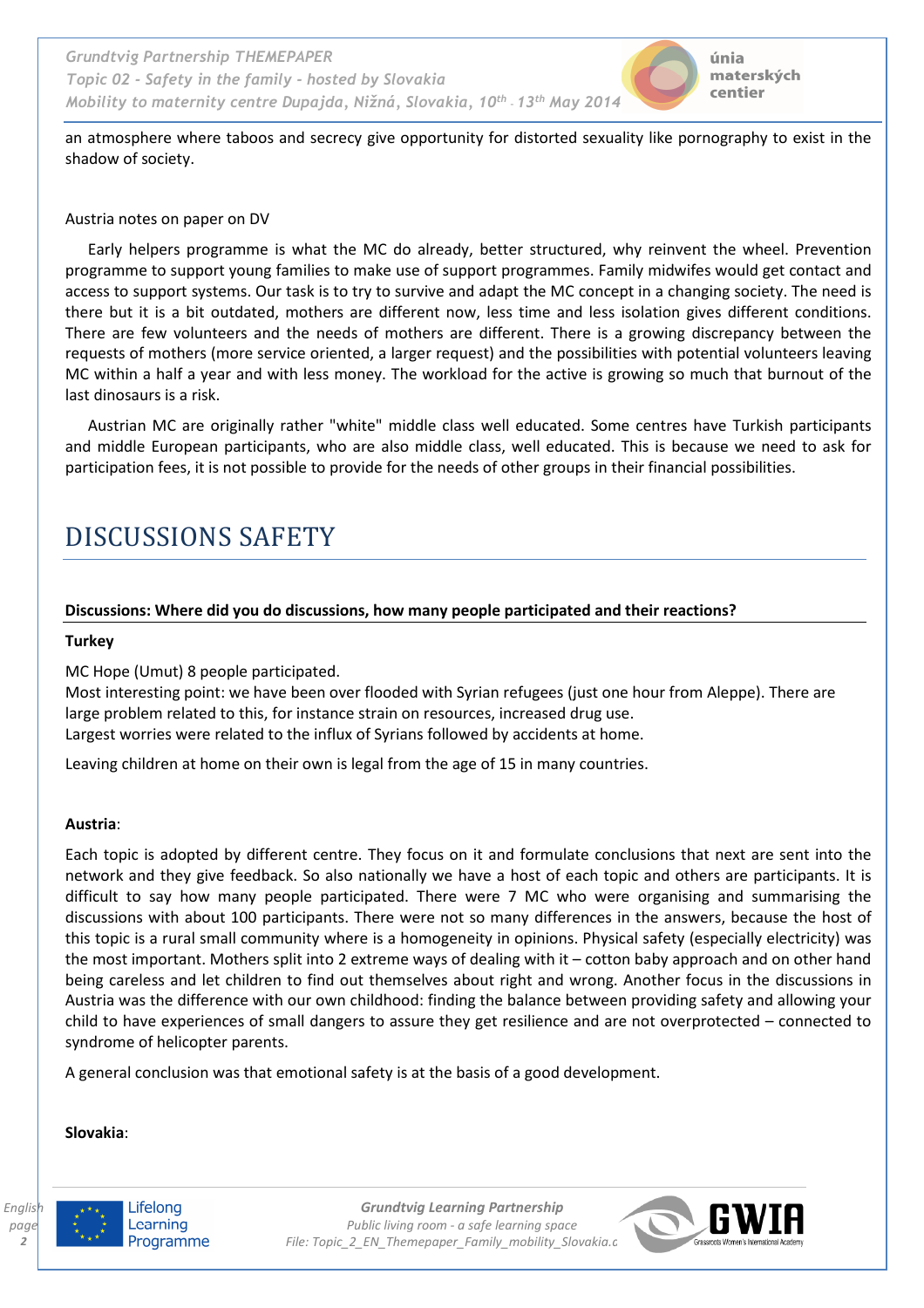

únia materských centier

The topic was discussed in Nižná with about 10 people. This is also a homogenous society with a strong Catholic signature. The main important things for them were emotional and social safety. Montessori education is very much in fashion and parents experiment with allowing their children to experience dangers and accept the responsibility for the consequences (if you fall in the puddle you get wet). Spiritual rituals (derived from their Catholic faith) are important for the women of this group as they provide security and calmness to the mothers. They pray for the children. This was similar in Poland.

Safety in whole is a hot topic for UMC and is covered in APP course.

# **A) safe space: physically (house, electricity, environment)**

# **- What we have in common:**

All partners treat safety in house, especially electricity dangers with great care and have mastered this area in the past. Households have special storage solutions for fertilisers, cleaning products, everything what could harm or cause poisoning. Children swallowing things – danger of chocking (this sometimes gets worse by the reaction of the parents).Food question of eating organic or not, E numbers and their effect on our health, we all read the labels and worry about it (creating new religion of eating habits concept)."Cotton baby effect" It takes time for children to learn and understand when parents say "NO". There must be a balance between the environments for the adults and making all adapted to the needs of children (walking barefoot, running around, playroom).

# **- What is different**

Rivers, ponds and open shallow water is an issue in Austria. Also worry about falling into it and burns is very big. In Turkey there was not so much an issue of being over-protective to the children and specific to Gaziantep is the issues of insecurity related to the large amount of refugees.

# **- What is interesting**

How to deal with toddlers bumping their heads? On one hand parents should prevent a real risk, but on the other hand children should develop an understanding about how the body parts hurt when falling occasionally. Small ones should NOT get a helmet. If you worry too much about the small dangers in the end the kids get afraid as well and they do not develop a healthy sense of what is really dangerous.

Everybody takes care of electricity but many have so many internet cables which can be dangerous if it is pulled down.

So many parents are not aware of the capability of children to assess what is a risk and what not.

There are situations that make my heart stop but somehow the kids when playing never fall. It is only the risk of electricity that they cannot overview, for the rest they know well where is the limit.

The electronic watch dog functions of mobile telephones have counterproductive effect. Especially kids who are always supervised tend to run off. It is good for a child once in their life to experience a panic moment "Oh my goodness, I am lost!"

# **- How can MC support a feeling of safety**

In Dupajda, Nižná the radiators are not covered, we do not suffer from the cotton baby syndrome but real dangerous things like the stairs and electricity are fine. We give first aid courses, especially for child related accidents. We offer various course for parents: internet and mobile phone safety, food and good eating habits, courses for mothers and staff. In Austria they do cover front door safety with having an adult watching it and also there are gates. There is a list of emergency telephone numbers always handy.

# **- What MC does?**

Offer various courses and staff training. First aid courses are always very popular. Exchange views on safety and monitor the level of insecurity.



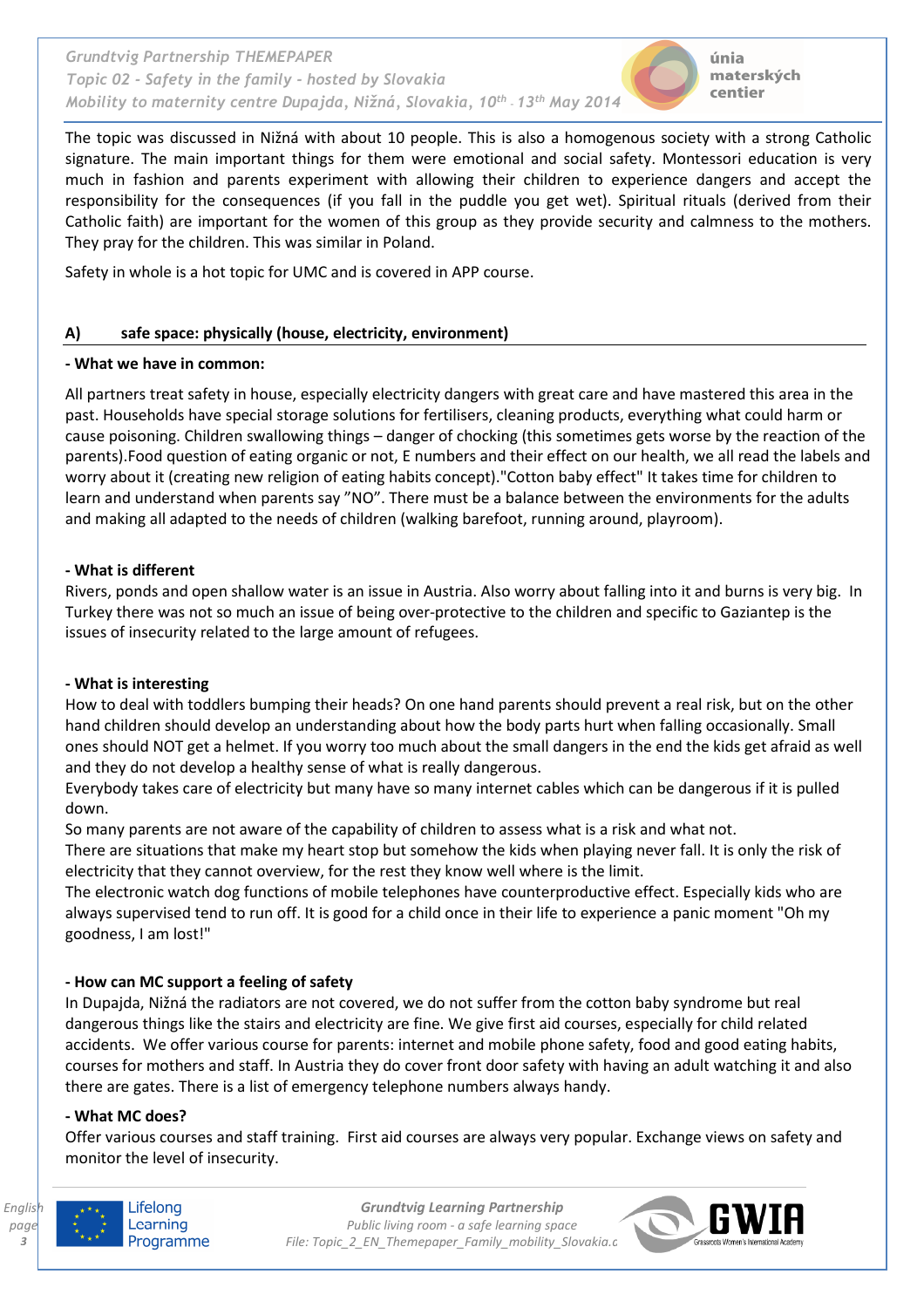# **- Inspiration**

The culture of public living room supports exchange and interaction. A situation that is not perfect in MC sparks debate and brings the balance between protection/responsibility/experiencing 'small risk'. We are not a public service but a group that exchanges and learns from one another. In the MC we are exposed to different views on issues and discuss them and this sharpens our ideas on our own situation.

# **B) Safe space: socially**

# **- What we have in common:**

Several of the groups present come from a very homogenous environment. Still we try to be open too and curious about others. We are also tolerant and open-minded towards other cultures and religions. All of us tend to tell our children things but main thing is to live it and be an example. We all deal with online social life of our family. Trust as a basis of dealing with issues and opening up the discussion.

We request transparency without getting into a control that limits the privacy of children.

# **Internet safety**:

We all have concerns about internet use of the children. The social networks are the present day version of the kids withdrawing into their own group. How do we deal with that? Control is not the way, they need their own intimacy and they have rights. Our first reaction is "DANGER" and yes there are dangers, but it is also something new which we need to find out about in good contact with children we can cope with it. An open relationship and confidence allows communication and prevention of problems. Youngsters, teenagers especially need to have privacy. Internet makes the barrier to speak out lower. As parents we can support our children to recognise that there is something strange. Control undermines trust and will stop them from coming to the parents with questions. It is a matter of communication with the children. The children are different, they do not all speak up about it. Some need more support than others.

Everything we forbid becomes more interesting. Still there needs to be rules: time limits for instance.

# **- What is different?**

We have different views on internet issues – for some it is safe, for some it is not. Virtual communication is different to real one. We trust our children, but can we trust who do they meet online?

#### **- What is interesting?**

In our discussion it stood out that feeling safe is a very personal and subjective feeling.

# **- How can MC support a feeling of safety and what MC does?**

MC should offer various courses and create safe chat rooms. Also one of the staff should be trained and offer practical help to parents

**- Inspiration** www.ovce.sk

#### **C) Safe space: emotionally**

# **- What we have in common:**

Unconditional love is a base of our family life. This is the area we are most confident in. All groups recognise that as the basis of other safety. Our own upbringing shapes our own views and how we feel.



Lifelong Learning Programme

*Grundtvig Learning Partnership Public living room - a safe learning space File: Topic\_2\_EN\_Themepaper\_Family\_mobility\_Slovakia.docx* 

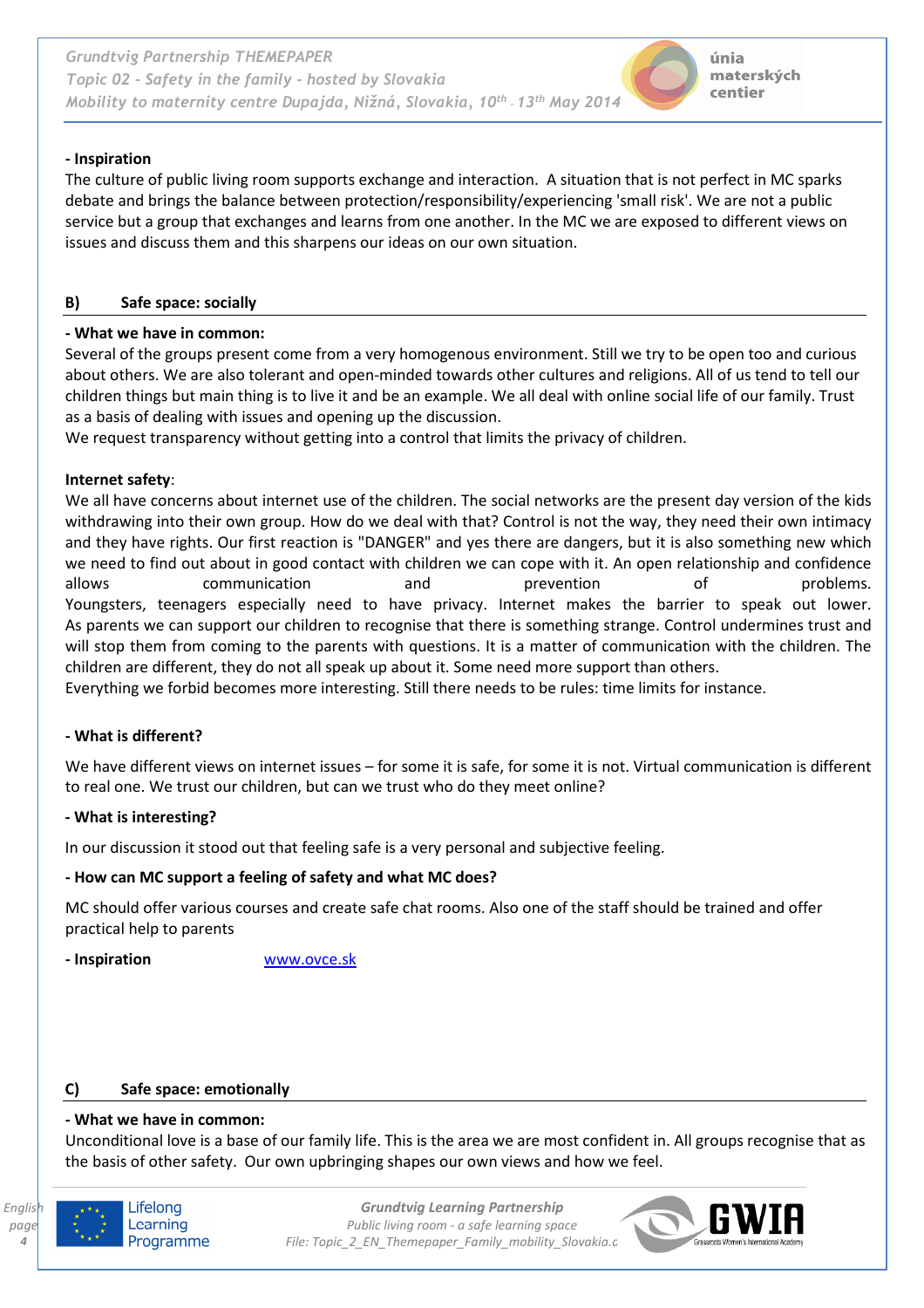

Shedding light on a topic helps, it creates trust and safety. Emotional safety means a loving home, a place where I can return, a place where we acknowledge child´s need and a place where we know how to talk to each other.

# **- What is different**

Turkey brought up a fact that fathers have more difficulties to show and share their love with his children. A child helps a man to deal with their feelings, they can be a catalyst. It is not common for men to show emotions, but this way they open up a bit.

# **- What is interesting**

Domestic violence is a primary source of emotional instability and it gets passed on to next generation – confirmed by Turkey. The rest of partners agreed that we deal with domestic violence and try to prevent it. It´s not a part of our culture or behaviour maps.

# **- How can MC support a feeling of safety**

Anything can be said. Everybody is invited. What you feel is ok. Your feelings are taken seriously. They are not good, not bad, they are your feelings and you can express them in the MC. The culture of public living room creates the culture by example. By discussing things, we are acknowledged. Subjects come in to open, warm and understanding atmosphere where the shame or fears drop off. The MC does that, we can discuss it, put it out and make it visible. In order to pass on an emotional stability you need to be stable yourself. We should not say: "Do this or do that". Say what you feel and be open about it. MC also should open talking groups to share emotions/promote solutions from APP.

# **- What MC does?**

Tell our parents to be authentic. For instance, just touching a child because of its good behaviour is not a good idea. In that case it would be good to discuss "why do I feel this way, why am I disgusted by the idea of hugging and kissing. Am I strange when to me the pink cloud does not happen?" The MC passes on the knowledge that we are different and we practice the openness of talking about those differences, about our experience.

#### **- Inspiration**

Programme APP introduced by UMC. You are the expert on your child. You need a process of reflection to not do the same things as your parents.

The Slovak Academy of Practical Parenthood is an inspiration. It could be a subject of a new Grundtvig project, it would fit the programme.

# **D) Safe space: spiritually**

#### **- What we have in common:**

Both in Slovakia and Poland there is a large majority of Catholics. This provides safety because faith provides the self-confidence and strengthening of community feeling. We get to know each other through our faith. In Turkey the feelings of security is coming from Islam are similar. Celebrating religious holidays support the family and community. More and more the religious content gets lost and the occasion becomes a shallower/commercial holiday feeling. Similarity between the groups was that spirituality is considered private and all partners are open to various religions and atheist too.

We do not as MC show affiliation to any religion but we keep cultural habits, like st. Nicolas or workshops to make advent wreath even though both have religious backround.

#### **- What is different**

Faith and religion is private that we keep protected in Austria. We were astonished to talk about it in MC we do not want to create differences between groups. Nowadays it is not common to raise children in a religious tradition. We



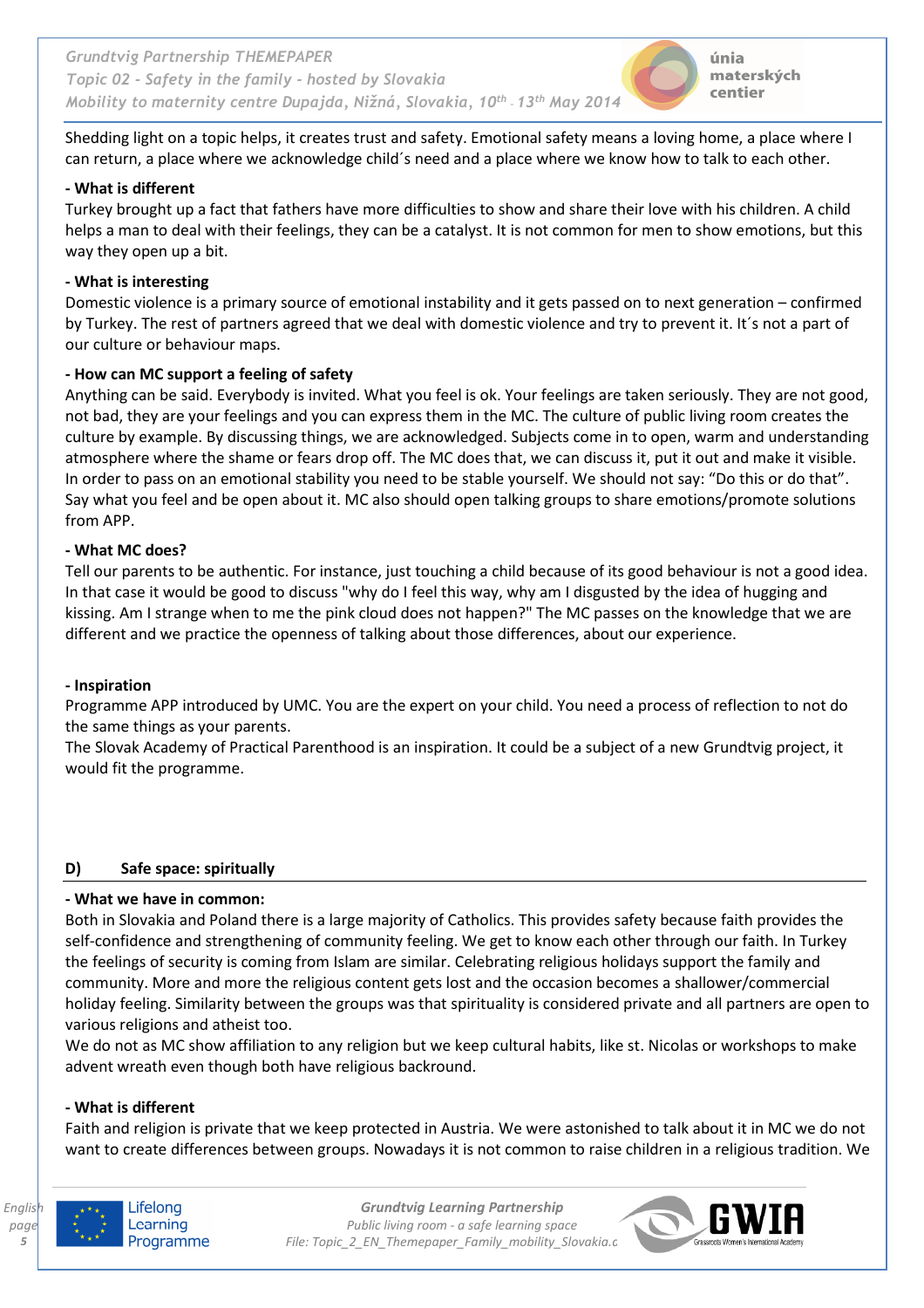recognised that religion gives a frame. This is not a case in Slovakia or Poland. In Turkey religion is very strong in everyday life.

#### **- What is interesting**

Religion is considered private topic. It was interesting to me that people do not like to speak about spiritual matters. The faith is private; the celebration of Bayram or Christmas is social and public.

Finding out about other religions is very interesting, especially the common issues. Jews, Christian and Muslims have many stories and habits in common. However not everywhere people have the open mind and are curious about other religions.

# **- How can MC support a feeling of safety**

The individual framework differs, but a MC can encourage to compare the way different religions, or humanism or atheism develop views on moral standards. Instead of declaring a part of life that is so fundamental, we are shy to talk about it.

Religion seems strong in Slovakia but it is not in all regions (if I lived here in the North I would probably be burned like a witch). There is dominance over moral issues from churches. In catholic societies atheists feel like they need to be explained. In Western Europe religious people feel underdog, it is difficult to have an open discussion on content without judgement and with respect for differences.

It is a tricky subject, we need to be careful. Celebrating the cultural celebrations is a safe way of finding out about the spiritual content of people who have other faith (looking into the same room from a different window)

#### **- What MC does?**

People should not be pushed. The history of socialism did much harm. There is a spilt between religious people who go to certain MC's who have a more catholic profile. In Austria there is a conscience that in a MC there should not be a cross on the wall.

Without labelling or being part of anything we are open to cultural social outings of spirituality. Whatever happens depends on active people. Many do the MC work because of their spiritual background, without speaking about it. It is a difference if a group runs a minority spiritual group in the MC or if it is an expression of the mainstream culture. In Vienna there is a Jewish group, which is different from the centre with a cross on the wall.

#### **- Inspiration**

Promoting respect, honouring diversity, being open, having the public living room culture in every MC. Even if you are catholic or run by church being open implies that still you are including all. Some MCs that run on money from church are operating like other MCs.

# **COMMON OUTCOMES FROM DISCUSSION DURING MOBILITY**

All present partners (Turkey, Slovakia, Austria, Nest Foundtation) have discussed this topic through and through and agreed on this PYRAMID ACCROS EUROPE structure which points out:

- what does matter in order to establish security
- what MC should focus on
- what MC should organize for



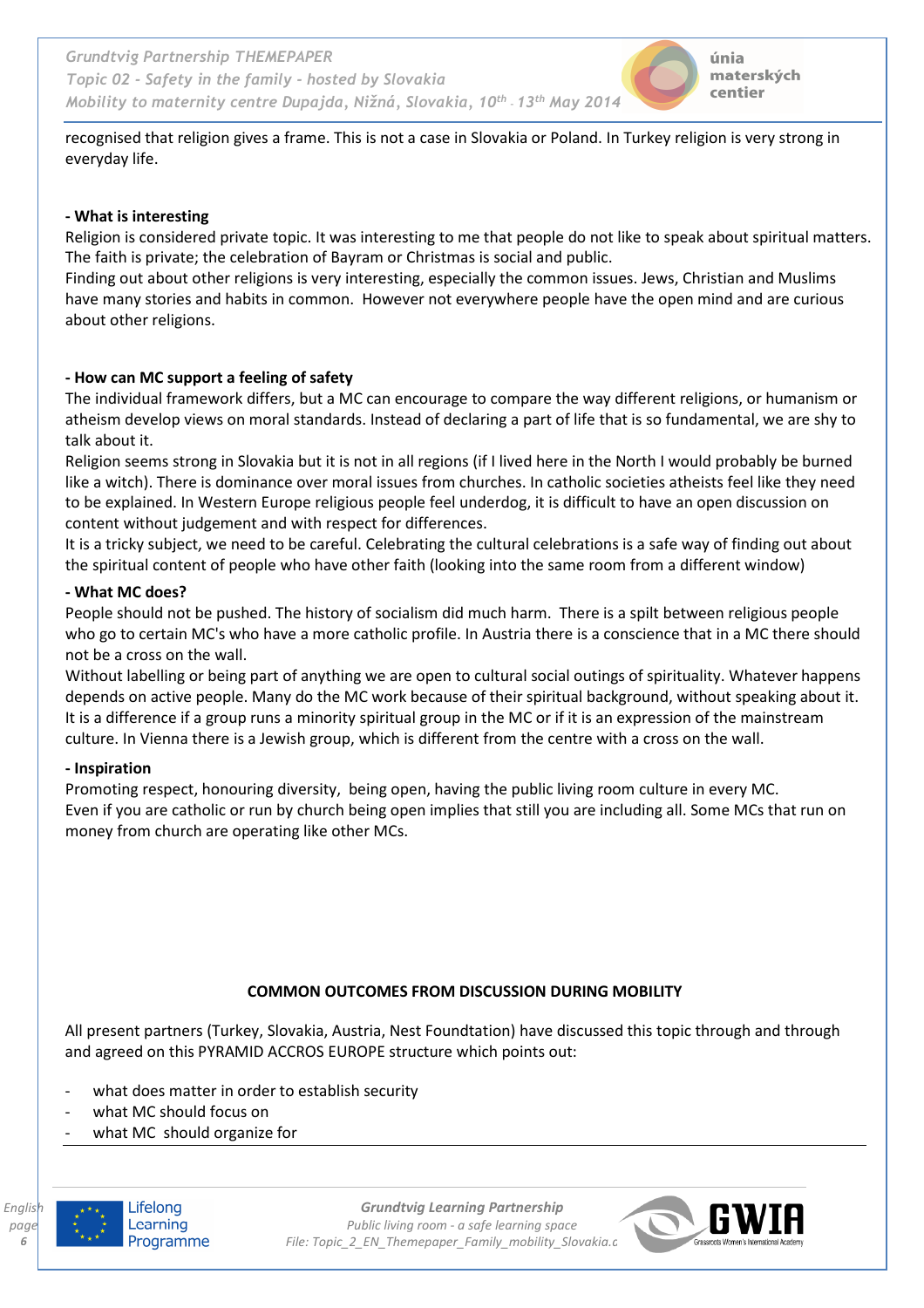

The most important items are at the top. The base level represents what we have mastered and we can build on it.

# **TRUST, RESPECT, OPENESS, LOVE**

| <b>DOMESTIC VIOLENCE</b> |                       | <b>POSITIVE ATMOSPHERE IN MC</b> |                  |                              |
|--------------------------|-----------------------|----------------------------------|------------------|------------------------------|
| <b>EMPHATHY</b>          |                       | <b>CONFIDENTIALITY</b>           |                  | <b>TRANSPARENCY</b>          |
| <b>SUPPORTING</b>        | <b>COMMON</b>         | <b>COMMUNICATION</b>             |                  | <b>STABILITY</b>             |
| <b>GROUPS</b>            | <b>RULES</b>          |                                  |                  | (management, finance, space) |
| <b>PRACTISING FAITH</b>  | <b>GENERAL SAFETY</b> | <b>HOUSE/FLAT</b>                | <b>HOUSEHOLD</b> | <b>HELICOPTER PARENTS</b>    |
| <b>IN MC</b>             | <b>MEASURES</b>       | <b>DESIGN</b>                    | <b>ACCIDENTS</b> | "COTTON BABY EFFECT"         |

# **QUESTIONS USED FOR DISCUSSIONS**

# **A) Safe space: physically (house, electricity, environment)**

- 1. What does safety in the family mean to you?
- 2. What did you consider as safe home, when you were little?
- 3. What safety features does your flat/house have now and before your children were born? (Security cameras/doors, electrical plug covers, drawer stoppers, locked pill boxes, fire protection,..)
- 4. Do you consider the place where you live now to be safe in its design? Why?
- 5. Do you monitor and fix what is safe/not safe around you and your children (toys, furnishings, playground, hygiene environment and behaviour, food, clothing, appliances, ...)?
- 6. How do you secure a safe environment for your children, when they are home on their own?
- 7. Are you aware of internet risks? Do you know how to protect and control internet use by children?
- 8. Do you explain to your children what is safe and what is not?
- 9. Do you rather protect children from dangerous situations or do you make them responsible by taking risks and leaning lessons?
- 10. How do you in your Mother Center create a safe environment through equipment and furnishing?

# **B) safe space: socially**

- 11. Would you feel safe if you live somewhere with members of different culture, religion or race? Why?
- 12. How do you explain culture/religion/race differences to children and do you teach to tolerate them? How is this done in your Mother Center?
- 13. How do you create feeling of security for your children and partner?
- 14. Do you teach your children basic safety skills when outside on their own, give attention to situation which might not seem dangerous at first sight (don't talk to /follow/accompany strangers, playing with animals on the street, what emergency numbers to call,....)
- 15. Does your MC offer lectures or courses which address safety? (first aid course, safe internet, educational courses for parents, safe playroom, safe eating habits)



*7*